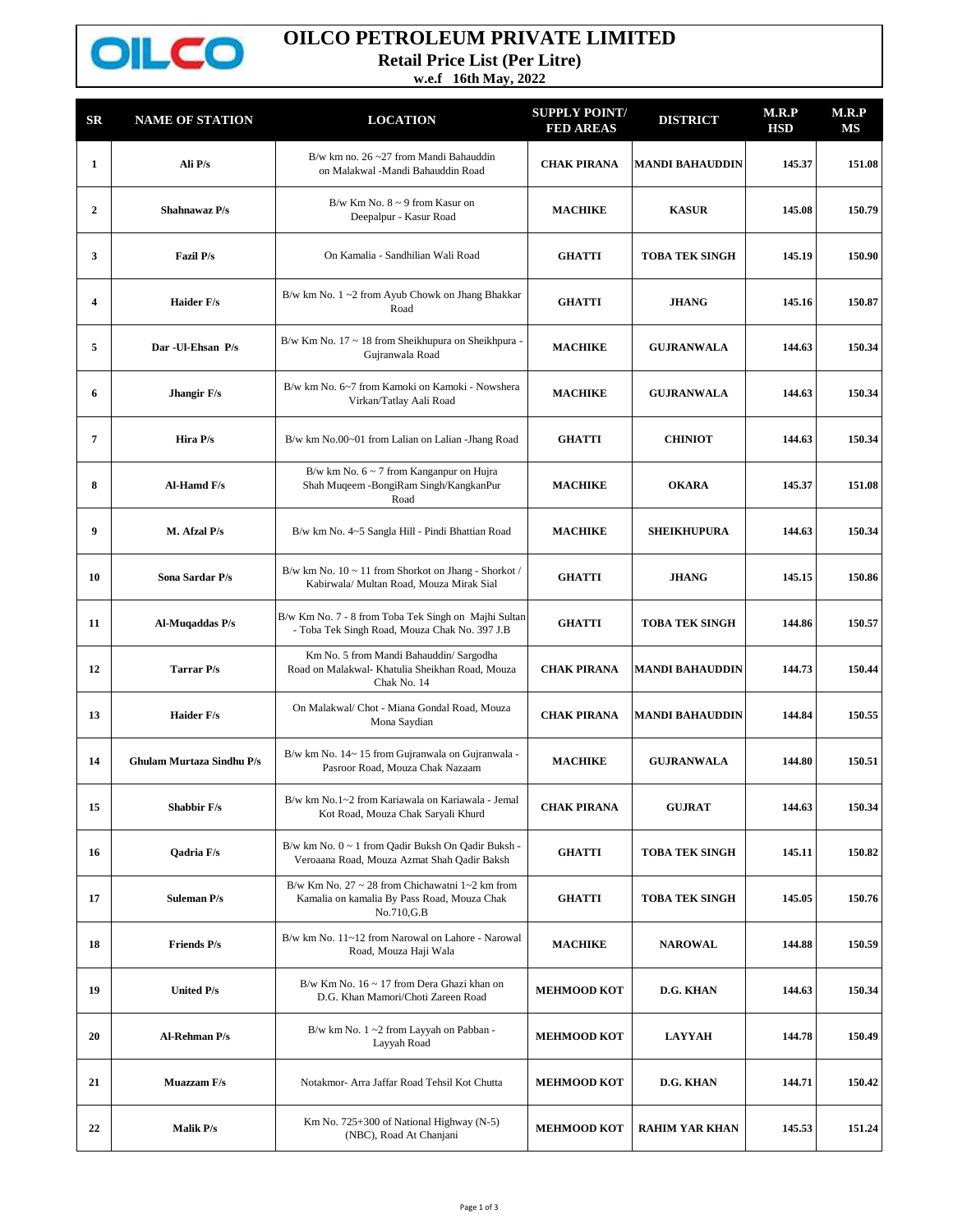

## **OILCO PETROLEUM PRIVATE LIMITED**

**Retail Price List (Per Litre)**

**w.e.f 16th May, 2022**

| $_{\rm SR}$ | <b>NAME OF STATION</b> | <b>LOCATION</b>                                                                                                               | <b>SUPPLY POINT/</b><br><b>FED AREAS</b> | <b>DISTRICT</b>       | M.R.P<br><b>HSD</b> | M.R.P<br>MS |
|-------------|------------------------|-------------------------------------------------------------------------------------------------------------------------------|------------------------------------------|-----------------------|---------------------|-------------|
| 23          | Al-Raheem F/s          | Chak No.123 - B/TDA B/w Km No. $1 \sim 2$ from Layyah-<br>Multan By Pass Road on Layyah City- Multan/ DG Khan<br>By Pass Road | <b>MEHMOOD KOT</b>                       | <b>LAYYAH</b>         | 144.77              | 150.48      |
| 24          | Awaisia P/s            | Km No. 10 of Chowk Bahadar Pur to Chowk Shahbaz<br>Pur Road                                                                   | <b>MEHMOOD KOT</b>                       | <b>RAHIM YAR KHAN</b> | 146.02              | 151.73      |
| 25          | Al-Murtaza P/s         | B/w km No. 38 ~ 39 from Layyah on Garh Maharaja -<br>Chowk Azam ~ Layyah Road, Mouza 375/ TDA                                 | <b>MEHMOOD KOT</b>                       | <b>LAYYAH</b>         | 145.01              | 150.72      |
| 26          | M. Shafi P/s           | Km No. $3\sim4$ from Naiwala Bangla on Naiwala Bangla<br>- Shirinwala Road, Mouza Chak No. 142/9 -L                           | <b>SAHIWAL</b>                           | <b>SAHIWAL</b>        | 144.63              | 150.34      |
| 27          | AL-Karam P/s           | B/w km No.0~1 from Fattoo Mor on Fattoo Mor Nai<br>Wala Bangla Road, Mouza Chak No.133/9-L                                    | <b>SAHIWAL</b>                           | <b>SAHIWAL</b>        | 144.63              | 150.34      |
| 28          | Rana F/s               | 4 km from N(5) Gamber Chowk on Noor Shah-Ghamber<br>Road                                                                      | <b>SAHIWAL</b>                           | <b>SAHIWAL</b>        | 144.63              | 150.34      |
| 29          | Ellahi Baksh P/s       | 2.9 km from 50 Pull Adda on Ghaziabad - Kassowal<br>Road                                                                      | <b>SAHIWAL</b>                           | <b>SAHIWAL</b>        | 144.63              | 150.34      |
| 30          | <b>Chaudhary P/s</b>   | B/w km No. 6~7 from Adda Shabeel on Adda<br>Shabeel - Naiwala Bangla Road, Chak No. 140/9 - L                                 | <b>SAHIWAL</b>                           | <b>SAHIWAL</b>        | 144.63              | 150.34      |
| 31          | <b>Munawar P/s</b>     | B/w km No. 77~78 from Bahawal pur & B/w 98~99<br>from Bahawal Nagar on Bahawalpur Road, Mouza Qaim<br>Pur                     | <b>VEHARI</b>                            | <b>BAHAWALPUR</b>     | 144.63              | 150.34      |
| 32          | AL-Madina P/s          | B/w km No. 0~1 from Kassowal on Kassowal<br>- Talumba Road, Mouza Chak No. 4/14-L                                             | <b>SAHIWAL</b>                           | <b>SAHIWAL</b>        | 144.63              | 150.34      |
| 33          | <b>Adil Hamza P/s</b>  | B/w km No.5~6 from Taj Chowk on Taj Chowk -<br>Ahmedpur/Chowk Sawatera Road, Mouza Ahmed Pur<br>Lumma                         | <b>MEHMOOD KOT</b>                       | <b>RAHIM YAR KHAN</b> | 145.53              | 151.24      |
| 34          | Nayyar P/s             | B/w Km No.7~8 on Qadirpur/ Rawan - Tatepur Road,<br>MouzaTatepur,                                                             | <b>MEHMOOD KOT</b>                       | <b>MULTAN</b>         | 144.71              | 150.42      |
| 35          | Zam Zam P/s            | $B/w$ km No. $21 \sim 22$ from Minchinabad on<br>Minchinabad - Head Sulemanki Road, Mouza Shrafpur                            | <b>VEHARI</b>                            | <b>BAHAWALNAGAR</b>   | 145.30              | 151.01      |
| 36          | Afzal & Sons P/s       | B/w km No.0~1 from Adda Bareka on Hasil Saru-Head<br>Sulemanki/Macleod Gunj Road, Mouza Bareka Ottar                          | <b>VEHARI</b>                            | <b>BAHAWALNAGAR</b>   | 145.40              | 151.11      |
| 37          | Lilla F/s              | b/w Km No. 40 ~ 41 Khushab /Lilla - Pind<br>Dad Khan Road                                                                     | <b>GHATTI</b>                            | <b>KUSHAB</b>         | 145.43              | 151.14      |
| 38          | <b>Gondal P/s</b>      | $B/w 10 \sim 11$ km from Bhera on<br>Malakwal/Bhera - Shahpur/Johrian Road                                                    | <b>GHATTI</b>                            | <b>SARGODHA</b>       | 145.22              | 150.93      |
| 39          | Nazim P/s              | $B/w$ Km No. $9 \sim 8$ from Abdaal Chowk on Abdaal to<br>Hujjan Road, Mouza Salam                                            | <b>GHATTI</b>                            | <b>SARGODHA</b>       | 145.03              | 150.74      |
| 40          | Ali P/s                | 1.4 Km from Sillanwali By Pass Chowk on Sillanwali<br>Barana Road                                                             | <b>GHATTI</b>                            | <b>SARGODHA</b>       | 144.77              | 150.48      |
| 41          | Ali Petroleum          | $B/w$ Km No.24 ~ 25 from Fath Pur on Mianwali -<br>Muzaffargarh Road, Mouza Chak No. 67/ML                                    | <b>KOTLA JAM</b>                         | <b>BHAKKAR</b>        | 144.63              | 150.34      |
| 42          | Afnan F/s              | B/w km No. $54 \sim 55$ from Bhakkar on Kallur<br>Kot - Bhakkar Road, Mouza Kaluual Dagar                                     | KOTLA JAM                                | <b>BHAKKAR</b>        | 144.63              | 150.34      |
| 43          | Draz Khel Brothers P/s | B/w km No. 17~18 from Sargodha on Sargodha -<br>Khushab/ Mianwali Road, Mouza Dhrema                                          | <b>GHATTI</b>                            | <b>SARGODHA</b>       | 144.93              | 150.64      |
| 44          | Fakhr-E-Lasani P/S     | 6.4 km from Wagha Stop & 1.9 km from<br>Kingra Adda Stop on Kingra Sialkot Road, Mouza<br>Bhaloor Barhamna                    | <b>MACHIKE</b>                           | <b>SIALKOT</b>        | 145.39              | 151.10      |